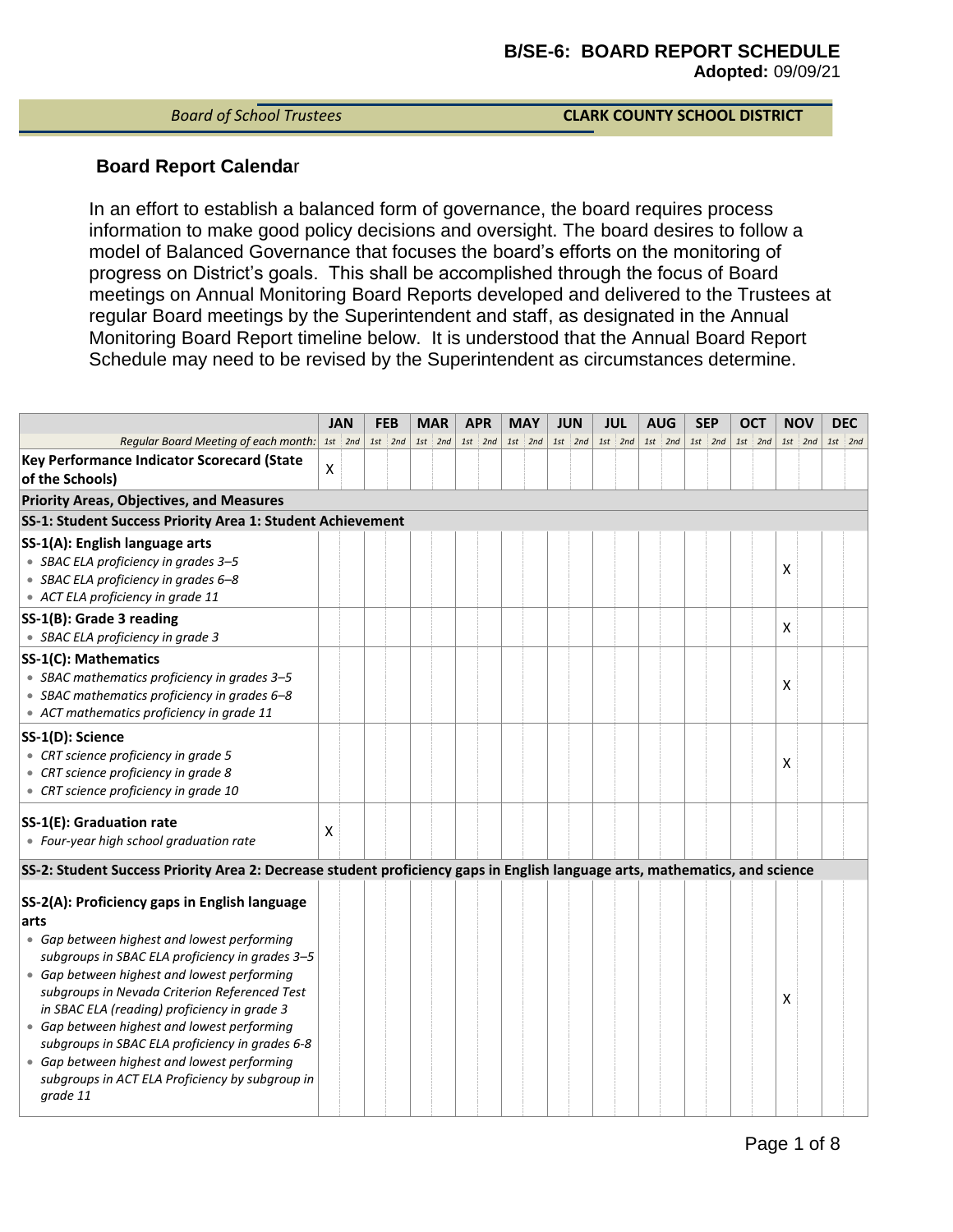| SS-2(B): Proficiency gaps in mathematics<br>• Gap between highest and lowest performing<br>subgroups in SBAC Mathematics Proficiency in  |   |            |                      |            |            |            |            |   |            |            |            |           |            |            |           |                         |            |            |  |
|------------------------------------------------------------------------------------------------------------------------------------------|---|------------|----------------------|------------|------------|------------|------------|---|------------|------------|------------|-----------|------------|------------|-----------|-------------------------|------------|------------|--|
| grades 3-5<br>• Gap between highest and lowest performing<br>subgroups in SBAC Mathematics Proficiency in<br>grades 6-8                  |   |            |                      |            |            |            |            |   |            |            |            |           |            |            |           | X                       |            |            |  |
| • Gap between highest and lowest performing<br>subgroups in ACT Mathematics Proficiency in<br>grade 11                                   |   |            |                      |            |            |            |            |   |            |            |            |           |            |            |           |                         |            |            |  |
| SS-2(C): Proficiency gaps in science                                                                                                     |   |            |                      |            |            |            |            |   |            |            |            |           |            |            |           |                         |            |            |  |
| • Gap between highest and lowest performing<br>subgroups in CRT Science in grade 5                                                       |   |            |                      |            |            |            |            |   |            |            |            |           |            |            |           |                         |            |            |  |
| • Gap between highest and lowest performing                                                                                              |   |            |                      |            |            |            |            |   |            |            |            |           |            |            |           | х                       |            |            |  |
| subgroups in CRT Science in grade 8<br>• Gap between highest and lowest performing<br>subgroups in CRT Science in grade 10               |   |            |                      |            |            |            |            |   |            |            |            |           |            |            |           |                         |            |            |  |
| <b>Priority Areas, Objectives, and Measures</b>                                                                                          |   | <b>JAN</b> |                      | <b>FEB</b> | <b>MAR</b> | <b>APR</b> | <b>MAY</b> |   | <b>JUN</b> | <b>JUL</b> | <b>AUG</b> |           | <b>SEP</b> | <b>OCT</b> |           |                         | <b>NOV</b> | <b>DEC</b> |  |
| Regular Board Meeting of each month:                                                                                                     |   | $1st$ 2nd  |                      | $1st$ 2nd  | $1st$ 2nd  | $1st$ 2nd  | $1st$ 2nd  |   | $1st$ 2nd  | $1st$ 2nd  |            | $1st$ 2nd | $1st$ 2nd  |            | $1st$ 2nd |                         | $1st$ 2nd  | $1st$ 2nd  |  |
| SS-2(D): Gaps in graduation rate<br>• Gap between highest and lowest performing<br>subgroups in four-year high school graduation<br>rate | X |            |                      |            |            |            |            |   |            |            |            |           |            |            |           |                         |            |            |  |
| SS-3: Student Success Priority Area 3: Increase access and equity to rigorous curriculum and instruction for all students                |   |            |                      |            |            |            |            |   |            |            |            |           |            |            |           |                         |            |            |  |
| SS-3(A): College remediation rates                                                                                                       |   |            |                      |            |            |            |            |   |            |            |            |           |            |            |           |                         |            |            |  |
| • Remediation rates for students entering the<br>College of Southern Nevada                                                              |   |            |                      |            |            |            |            | х |            |            |            |           |            |            |           |                         |            |            |  |
| • Remediation rates for students entering UNLV                                                                                           |   |            |                      |            |            |            |            |   |            |            |            |           |            |            |           |                         |            |            |  |
| • Remediation rates for students entering UNR                                                                                            |   |            |                      |            |            |            |            |   |            |            |            |           |            |            |           |                         |            |            |  |
| SS-3(B): Advanced coursework diversity and                                                                                               |   |            |                      |            |            |            |            |   |            |            |            |           |            |            |           |                         |            |            |  |
| achievement                                                                                                                              |   |            |                      |            |            |            |            |   |            |            |            |           |            |            |           |                         |            |            |  |
| • Enrollment in dual credit classrooms                                                                                                   |   |            |                      |            |            |            |            |   |            |            |            |           |            |            |           |                         |            |            |  |
| • Average variance between subpopulation                                                                                                 |   |            |                      |            |            |            |            |   |            |            |            |           |            |            |           |                         |            |            |  |
| enrollment rates in dual-credit classrooms and                                                                                           |   |            |                      |            |            |            |            |   |            |            |            |           |            |            |           |                         |            |            |  |
| subpopulation enrollment rates in the District<br>• Enrollment in Advanced Placement classrooms                                          |   |            |                      |            |            |            |            |   |            |            |            |           |            |            |           |                         |            |            |  |
| Average variance between subpopulation                                                                                                   |   |            |                      |            |            |            |            |   |            |            |            |           |            |            |           |                         |            |            |  |
| enrollment rates in Advanced Placement                                                                                                   |   |            |                      |            |            |            |            |   |            |            |            |           |            |            |           |                         |            |            |  |
| classrooms and subpopulation enrollment rates<br>in the District                                                                         |   |            | x<br>(Algebra<br>and |            |            |            |            |   |            |            |            |           |            |            |           | X<br>(Except<br>Algebra |            |            |  |
| • Advanced Placement tests taken as a                                                                                                    |   |            |                      | Geometry   |            |            |            |   |            |            |            |           |            |            |           | and                     |            |            |  |
| percentage of Advanced Placement enrollments                                                                                             |   |            | in MS<br>only)       |            |            |            |            |   |            |            |            |           |            |            |           | Geometry<br>in MS)      |            |            |  |
| • Algebra I and Geometry participation in middle<br>school                                                                               |   |            |                      |            |            |            |            |   |            |            |            |           |            |            |           |                         |            |            |  |
| • Students scoring greater than a 3 on the                                                                                               |   |            |                      |            |            |            |            |   |            |            |            |           |            |            |           |                         |            |            |  |
| summative Advanced Placement exam in all<br>subgroups                                                                                    |   |            |                      |            |            |            |            |   |            |            |            |           |            |            |           |                         |            |            |  |
| SS-3(C): CTE enrollment and diversity                                                                                                    |   |            |                      |            |            |            |            |   |            |            |            |           |            |            |           |                         |            |            |  |
| • Enrollment in level 2 and 3 career and technical                                                                                       |   |            |                      |            |            |            |            |   |            |            |            |           |            |            |           |                         |            |            |  |
| education programs                                                                                                                       |   |            |                      |            |            |            |            |   |            |            |            |           |            |            |           |                         |            |            |  |
| • Average variance between subpopulation                                                                                                 |   |            |                      |            |            |            |            |   |            |            |            |           |            |            |           |                         |            | x          |  |
| enrollment rates in level 2 and 3 career and<br>technical education programs and                                                         |   |            |                      |            |            |            |            |   |            |            |            |           |            |            |           |                         |            |            |  |
| subpopulation enrollment rates in the District                                                                                           |   |            |                      |            |            |            |            |   |            |            |            |           |            |            |           |                         |            |            |  |
| • Completion rate of level 3 career and technical<br>education programs of study                                                         |   |            |                      |            |            |            |            |   |            |            |            |           |            |            |           |                         |            |            |  |
|                                                                                                                                          |   |            |                      |            |            |            |            |   |            |            |            |           |            |            |           |                         |            |            |  |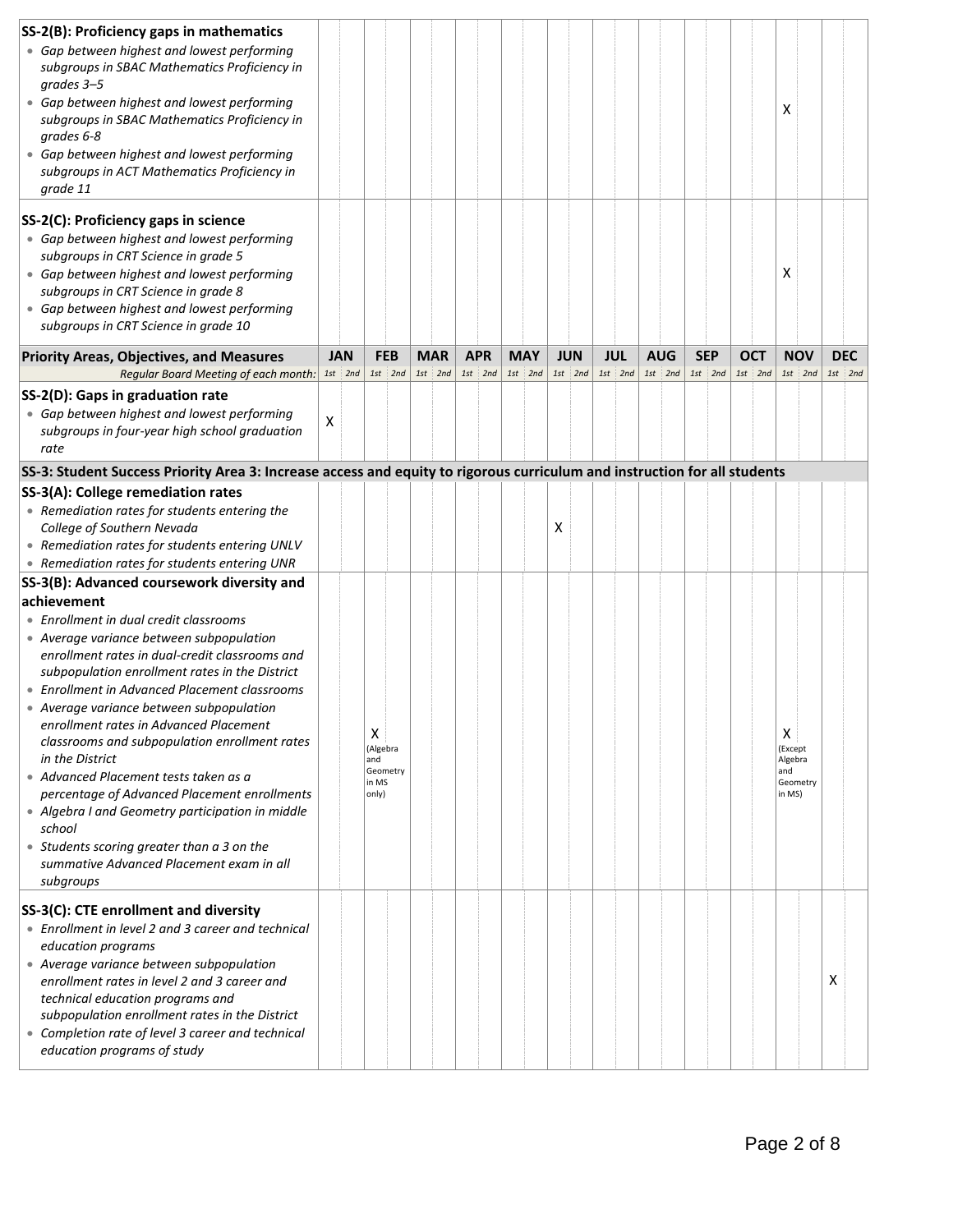| SS-3(D): High-skill and high-demand<br>programs of study<br>• Enrollment in high-skill and high-demand<br>programs of study                                                                                                                                                                                        |            |                           |            |   |            |            |   |            |            |                           |            |   |            |   |            |            | Х                         |  |
|--------------------------------------------------------------------------------------------------------------------------------------------------------------------------------------------------------------------------------------------------------------------------------------------------------------------|------------|---------------------------|------------|---|------------|------------|---|------------|------------|---------------------------|------------|---|------------|---|------------|------------|---------------------------|--|
| SS-3(E): International Baccalaureate<br>· International Baccalaureate diploma awards<br>earners                                                                                                                                                                                                                    |            |                           |            |   |            |            |   |            |            |                           |            |   |            |   |            |            | X                         |  |
| SS-3(F): Magnet school enrollment<br>• Enrollment of kindergarten students in<br>elementary magnet schools                                                                                                                                                                                                         |            |                           |            |   |            |            |   |            |            |                           |            |   |            |   |            |            | х                         |  |
| SS-4: Student Success Priority Area 4: Ensure students and staff are safe and students are engaged at school                                                                                                                                                                                                       |            |                           |            |   |            |            |   |            |            |                           |            |   |            |   |            |            |                           |  |
| SS-4(A): Student safety<br>• Positive responses on the four Districtwide<br>Survey student safety items in Grades 4-5<br>• Positive responses on the four Districtwide<br>Survey student safety items in Grades 6-8<br>• Positive responses on the four Districtwide<br>Survey student safety items in Grades 9-12 |            |                           |            |   |            |            | х |            |            |                           |            |   |            |   |            |            |                           |  |
| <b>Priority Areas, Objectives, and Measures</b>                                                                                                                                                                                                                                                                    | <b>JAN</b> |                           | <b>FEB</b> |   | <b>MAR</b> | <b>APR</b> |   | <b>MAY</b> | <b>JUN</b> | <b>JUL</b>                | <b>AUG</b> |   | <b>SEP</b> |   | <b>OCT</b> | <b>NOV</b> | <b>DEC</b>                |  |
| Regular Board Meeting of each month: 1st 2nd 1st 2nd 1st 2nd 1st 2nd 1st 2nd 1st 2nd 1st 2nd 1st 2nd 1st 2nd 1st 2nd 1st 2nd 1st 2nd 1st 2nd 1st 2nd 1st 2nd 1st 2nd                                                                                                                                               |            |                           |            |   |            |            |   |            |            |                           |            |   |            |   |            |            |                           |  |
| SS-4(B): Chronic absenteeism<br>• Chronic absenteeism rate<br>• Gap between highest and lowest subgroups in<br>chronic absenteeism, in percentage points                                                                                                                                                           |            | $\boldsymbol{\mathsf{X}}$ |            |   |            |            | х |            |            |                           |            | x |            |   |            | X          |                           |  |
| SS-4(C): Student suspensions<br>• Student suspensions in grades K-5<br>• Student suspensions in grades 6-8<br>• Student suspensions in grades 9-12                                                                                                                                                                 |            |                           |            | X |            |            |   |            | X          |                           |            |   | х          |   |            |            | $\boldsymbol{\mathsf{x}}$ |  |
| SS-4(D): Disproportionality in student                                                                                                                                                                                                                                                                             |            |                           |            |   |            |            |   |            |            |                           |            |   |            |   |            |            |                           |  |
| suspensions<br>• Gap between highest and lowest subgroups in<br>student suspension rate, in number of referrals<br>per 1,000 students                                                                                                                                                                              |            |                           |            | х |            |            |   |            | х          |                           |            |   | x          |   |            |            | X                         |  |
| SS-4(E): Student discretionary expulsion                                                                                                                                                                                                                                                                           |            |                           |            |   |            |            |   |            |            |                           |            |   |            |   |            |            |                           |  |
| referrals<br>• Student discretionary expulsion referrals in<br>grades 6-8<br>• Student discretionary expulsion referrals in<br>grades 9-12                                                                                                                                                                         |            |                           |            | х |            |            |   |            | x          |                           |            |   | X          |   |            |            | X                         |  |
| SS-4(F): Disproportionality in student<br>discretionary expulsion referrals<br>• Gap between highest and lowest subgroups in<br>discretionary expulsion referrals rate, in number<br>of referrals per 1,000 students                                                                                               |            |                           |            | Χ |            |            |   |            | x          |                           |            |   | x          |   |            |            | x                         |  |
| TPS-1: Teachers, Principals, and Staff Priority Area 1: Ensure all students have access to highly effective teachers, principals, and                                                                                                                                                                              |            |                           |            |   |            |            |   |            |            |                           |            |   |            |   |            |            |                           |  |
| school staff                                                                                                                                                                                                                                                                                                       |            |                           |            |   |            |            |   |            |            |                           |            |   |            |   |            |            |                           |  |
| TPS-1(A): Licensed teachers in classrooms<br>• Classrooms served by licensed teachers                                                                                                                                                                                                                              |            |                           |            |   |            |            |   |            |            | X                         |            |   |            | X |            |            |                           |  |
| TPS-1(B): Qualified teacher recruitment<br>• Teachers recruited for selection pool                                                                                                                                                                                                                                 |            |                           |            |   |            |            |   |            |            | $\boldsymbol{\mathsf{X}}$ |            |   |            | X |            |            |                           |  |
| TPS-1(C): Critical labor shortage<br>• Critical labor support professional vacancies                                                                                                                                                                                                                               |            |                           |            |   |            |            |   |            |            | X                         |            |   |            | X |            |            |                           |  |
| TPS-1(D): Teacher professional learning<br>• Teachers participating in professional learning<br>to enhance teaching and learning                                                                                                                                                                                   |            |                           |            |   |            |            |   |            |            |                           |            |   |            |   |            |            | X                         |  |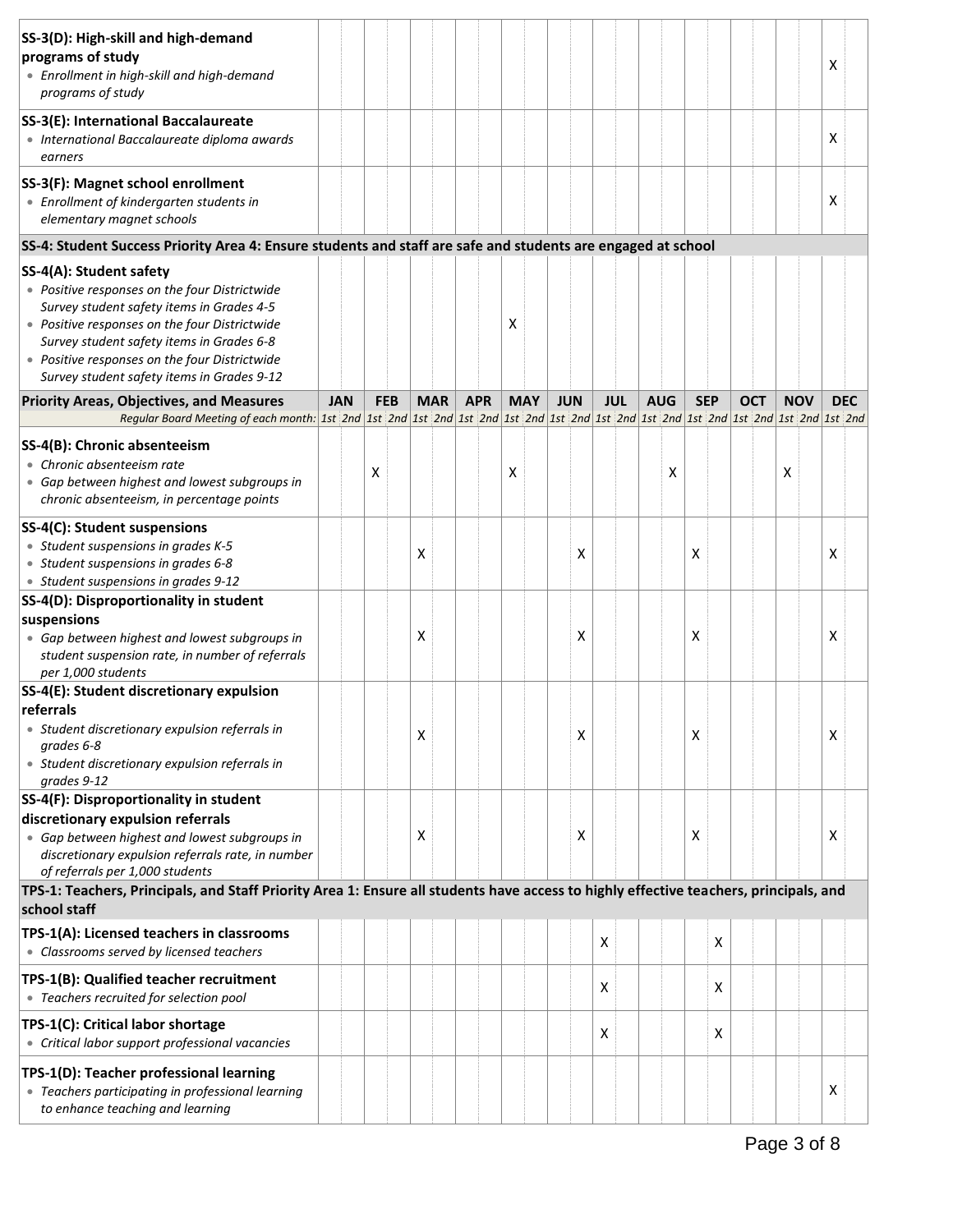| TPS-1(E): Learning strategist/teacher leader<br>professional learning<br>• Learning strategists and teacher leaders<br>participating in annual professional learning to<br>enhance coaching                                             |            |            |   |            |            |            |            |            |            |            |            |   |            | X          |  |
|-----------------------------------------------------------------------------------------------------------------------------------------------------------------------------------------------------------------------------------------|------------|------------|---|------------|------------|------------|------------|------------|------------|------------|------------|---|------------|------------|--|
| TPS-1(F): School administrator professional<br>learning<br>• School administrators participating in<br>professional learning on continuous school<br>improvement                                                                        |            |            |   |            |            |            |            |            |            |            |            |   |            | X          |  |
| TPS-1(G): Employee morale, engagement,<br>and retention<br>· Individuals (employees, parents, community<br>members or others) engaged in recognizing<br>employees through employee recognition<br>opportunities                         |            |            |   |            |            |            |            |            | x          |            |            |   |            |            |  |
| <b>Priority Areas, Objectives, and Measures</b>                                                                                                                                                                                         | <b>JAN</b> | <b>FEB</b> |   | <b>MAR</b> | <b>APR</b> | <b>MAY</b> | <b>JUN</b> | <b>JUL</b> | <b>AUG</b> | <b>SEP</b> | <b>OCT</b> |   | <b>NOV</b> | <b>DEC</b> |  |
| Regular Board Meeting of each month: 1st 2nd 1st 2nd 1st 2nd 1st 2nd 1st 2nd 1st 2nd 1st 2nd 1st 2nd 1st 2nd 1st 2nd 1st 2nd 1st 2nd 1st 2nd 1st 2nd 1st 2nd 1st 2nd                                                                    |            |            |   |            |            |            |            |            |            |            |            |   |            |            |  |
| BGL-1: Balanced Governance and Leadership Priority Area 1: Enhance CCSD's Governance Structure and Leadership Structure to                                                                                                              |            |            |   |            |            |            |            |            |            |            |            |   |            |            |  |
| reflect the needs of the community                                                                                                                                                                                                      |            |            |   |            |            |            |            |            |            |            |            |   |            |            |  |
| <b>BGL-1(A): Nevada School Performance</b><br><b>Framework</b><br>• Percentage of schools rated three stars or<br>higher on the Nevada School Performance<br>Framework                                                                  |            |            |   |            |            |            |            |            |            |            |            | X |            |            |  |
| <b>BGL-1(B): Board of School Trustees focus on</b><br>student achievement goals and key<br>performance indicators<br>• Self-evaluation and records of Board Meetings                                                                    |            |            |   |            |            |            |            |            |            |            |            |   |            | x          |  |
| <b>BGL-1(C): Board of School Trustees identified</b><br>guardrails<br>• Self-evaluation and records of Board Meetings                                                                                                                   |            |            |   |            |            |            |            |            |            |            |            |   |            | X          |  |
| <b>BGL-1(D): Board of School Trustees and</b><br>Superintendent code of ethics<br>• Self-evaluation and records of Board Meetings                                                                                                       |            |            |   |            |            |            |            |            |            |            |            |   |            | Х          |  |
| SFMF-1: Sound Fiscal Management (Finance) Priority Area 1: Improve quality, communication, and understanding of financial                                                                                                               |            |            |   |            |            |            |            |            |            |            |            |   |            |            |  |
| information of the District                                                                                                                                                                                                             |            |            |   |            |            |            |            |            |            |            |            |   |            |            |  |
| SFMF-1(A): Understanding and quality of<br>financial information<br>• Financial survey respondents noting at least a 4<br>in a scale of 1 to 5 on understanding and quality<br>of financial information                                 |            |            |   |            |            |            |            |            | х          |            |            |   |            |            |  |
| SFMF-2: Sound Fiscal Management (Finance) Priority Area 2: Improve financial equity and stability and ensure regulatory                                                                                                                 |            |            |   |            |            |            |            |            |            |            |            |   |            |            |  |
| compliance with finance and budget related requirements                                                                                                                                                                                 |            |            |   |            |            |            |            |            |            |            |            |   |            |            |  |
| SFMF-2(A): District funding model                                                                                                                                                                                                       |            |            |   |            |            |            |            |            |            |            |            |   |            |            |  |
| • Strategic Budget Task Force recommendations<br>are implemented into the 2020-2021 budget<br>• Complete development of a district weighted<br>funding model and proposal to the Board by<br>fiscal year 2020-2021, including a defined |            |            | х |            |            |            |            |            |            |            |            |   |            |            |  |
| process and plan for utilization of actual salaries                                                                                                                                                                                     |            |            |   |            |            |            |            |            |            |            |            |   |            |            |  |
| SFMF-2(B): Employee benefits<br>• List of benefits, the related costs of the benefits,<br>and forecasted costs provided to the<br>Superintendent by December 31, 2019                                                                   |            |            | х |            |            |            |            |            |            |            |            |   |            |            |  |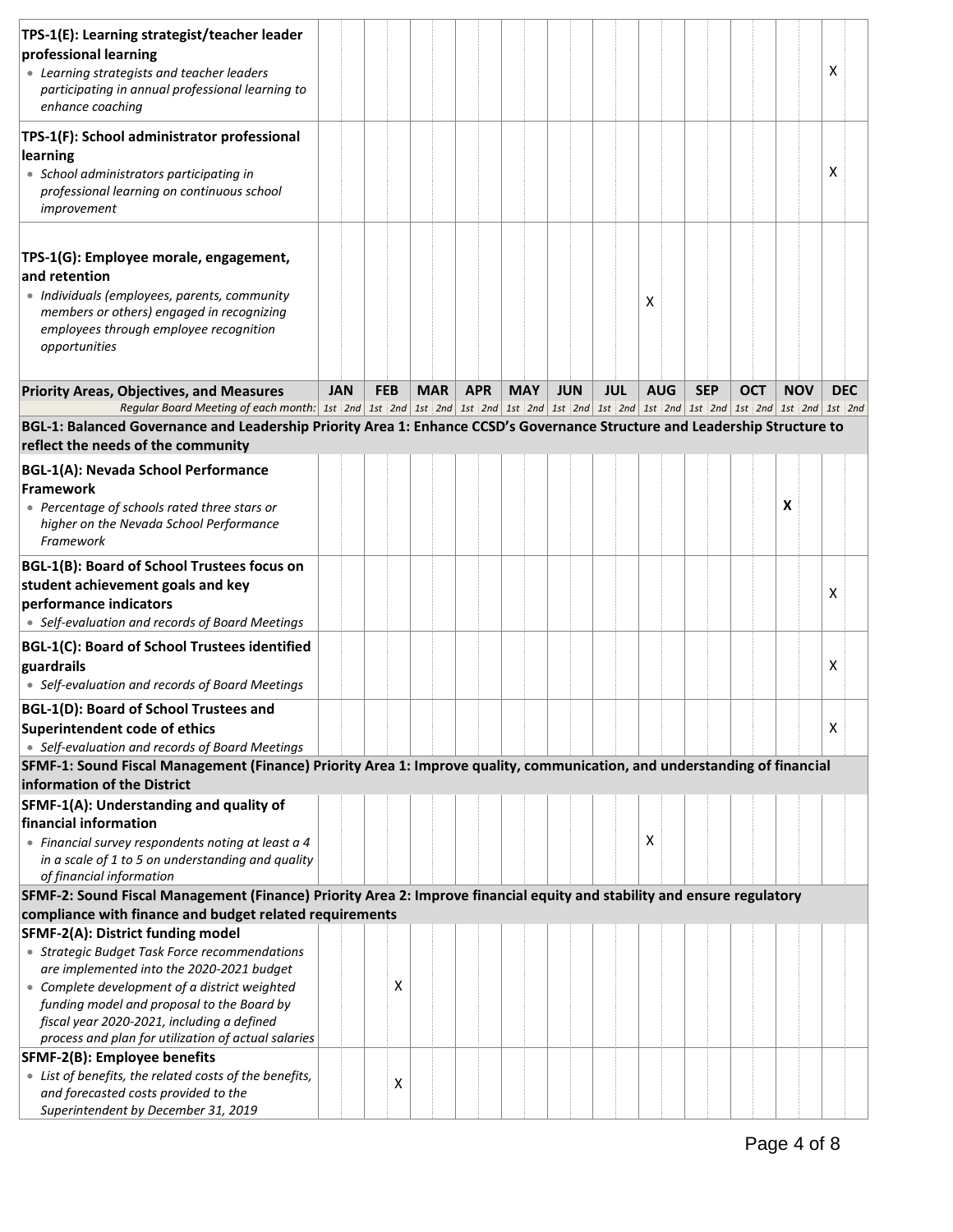| SFMF-2(C): Unassigned ending fund balance                                                                                                                                    |            |            |            | x          |            |            |           |            |            |            |         |            |           |            |            |  |
|------------------------------------------------------------------------------------------------------------------------------------------------------------------------------|------------|------------|------------|------------|------------|------------|-----------|------------|------------|------------|---------|------------|-----------|------------|------------|--|
| • Annual projected unassigned ending fund                                                                                                                                    |            |            |            | (Work      |            |            |           |            |            |            |         |            |           |            | X          |  |
| balance                                                                                                                                                                      |            |            |            | Session)   |            |            |           |            |            |            |         |            |           |            |            |  |
| SFMF-2(D): AB469 compliance                                                                                                                                                  |            | х          |            |            |            |            |           |            |            |            |         |            |           |            |            |  |
| • Compliance with financial components of AB469                                                                                                                              |            |            |            |            |            |            |           |            |            |            |         |            |           |            |            |  |
| SFMO-1: Sound Fiscal Management (Operations) Priority Area 1: Ensure operational effectiveness and efficiency of school and<br>district facilities and operational resources |            |            |            |            |            |            |           |            |            |            |         |            |           |            |            |  |
| SFMO-1(A): Maintenance department levels                                                                                                                                     |            |            |            |            |            |            |           |            |            |            |         |            |           |            |            |  |
| of service                                                                                                                                                                   |            |            |            |            |            |            |           |            | X          |            |         |            |           |            |            |  |
| • Level of Service in accordance with the APPA                                                                                                                               |            |            |            |            |            |            |           |            |            |            |         |            |           |            |            |  |
| SFMO-1(B): Grounds department level of                                                                                                                                       |            |            |            |            |            |            |           |            |            |            |         |            |           |            |            |  |
| service                                                                                                                                                                      |            |            |            |            |            |            |           |            | X          |            |         |            |           |            |            |  |
| • Level of Service in accordance with the APPA                                                                                                                               |            |            |            |            |            |            |           |            |            |            |         |            |           |            |            |  |
|                                                                                                                                                                              |            |            |            |            |            |            |           |            |            |            |         |            |           |            |            |  |
| SFMO-1(C): School operations continuity                                                                                                                                      |            |            |            |            |            |            |           |            |            |            |         |            |           |            |            |  |
| • Building systems in "Danger Zone," "Critical                                                                                                                               |            |            |            |            |            |            |           |            | X          |            |         |            |           |            |            |  |
| Watch," and "Watch" lists                                                                                                                                                    |            |            |            |            |            |            |           |            |            |            |         |            |           |            |            |  |
|                                                                                                                                                                              |            |            |            |            |            |            |           |            |            |            |         |            |           |            |            |  |
| <b>Priority Areas, Objectives, and Measures</b>                                                                                                                              | <b>JAN</b> | <b>FEB</b> | <b>MAR</b> | <b>APR</b> | <b>MAY</b> | <b>JUN</b> |           | <b>JUL</b> | <b>AUG</b> | <b>SEP</b> |         | <b>OCT</b> |           | <b>NOV</b> | <b>DEC</b> |  |
| Regular Board Meeting of each month:   1st   2nd                                                                                                                             |            | $1st$ 2nd  | $1st$ 2nd  | $1st$ 2nd  | $1st$ 2nd  |            | $1st$ 2nd | $1st$ 2nd  | $1st$ 2nd  |            | 1st 2nd |            | $1st$ 2nd | $1st$ 2nd  | $1st$ 2nd  |  |
| SFMO-1(D): Network connectivity                                                                                                                                              |            |            |            |            |            |            |           |            |            |            |         |            |           |            |            |  |
| • Cumulative Network Uptime Percentage                                                                                                                                       |            |            |            |            |            |            |           |            |            | x          |         |            |           |            |            |  |
| • 75 schools receiving network and WiFi upgrades                                                                                                                             |            |            |            |            |            |            |           |            |            |            |         |            |           |            |            |  |
| annually                                                                                                                                                                     |            |            |            |            |            |            |           |            |            |            |         |            |           |            |            |  |
| SFMO-1(E): Help Desk "on-hold" wait time                                                                                                                                     |            |            |            |            |            |            |           |            |            | X          |         |            |           |            |            |  |
| • Average "On-Hold" Wait Time                                                                                                                                                |            |            |            |            |            |            |           |            |            |            |         |            |           |            |            |  |
| SFMO-1(F): Human capital business process                                                                                                                                    |            |            |            |            |            |            |           |            |            | X          |         |            |           |            |            |  |
| efficiency                                                                                                                                                                   |            |            |            |            |            |            |           |            |            |            |         |            |           |            |            |  |
| • Reduction of paper forms and manual processes<br>SFMO-1(G): Out-of-service buses                                                                                           |            |            |            |            |            |            |           |            |            |            |         |            |           |            |            |  |
| • Out-of-service bus rate                                                                                                                                                    |            |            |            |            |            |            |           |            |            |            | x       |            |           |            |            |  |
| SFMO-1(H): School breakfast, lunch and                                                                                                                                       |            |            |            |            |            |            |           |            |            |            |         |            |           |            |            |  |
| supper participation                                                                                                                                                         |            |            |            |            |            |            |           |            |            |            |         |            |           |            |            |  |
| • School breakfast participation                                                                                                                                             |            |            |            |            |            |            |           | X          |            |            |         |            |           |            |            |  |
| • School lunch participation                                                                                                                                                 |            |            |            |            |            |            |           |            |            |            |         |            |           |            |            |  |
| • School supper participation                                                                                                                                                |            |            |            |            |            |            |           |            |            |            |         |            |           |            |            |  |
| SFMO-1(I): Bus driver absenteeism                                                                                                                                            |            |            |            |            |            |            |           |            |            |            |         |            |           |            |            |  |
| • Driver absence rate                                                                                                                                                        |            |            |            |            |            |            |           |            |            |            |         |            |           |            |            |  |
| • On-time services                                                                                                                                                           |            |            |            |            |            |            |           |            |            |            | x       |            |           |            |            |  |
| • Preventable accident rate                                                                                                                                                  |            |            |            |            |            |            |           |            |            |            |         |            |           |            |            |  |
| SFMO-1(J): Competitive procurement ratio                                                                                                                                     |            |            |            |            |            |            |           |            |            |            |         |            |           |            |            |  |
| • Competitive procurement ratio                                                                                                                                              |            |            |            |            |            |            |           |            |            |            | X       |            |           |            |            |  |
| SFMO-1(K): Catalog utilization                                                                                                                                               |            |            |            |            |            |            |           |            |            |            | X       |            |           |            |            |  |
| • Catalog utilization                                                                                                                                                        |            |            |            |            |            |            |           |            |            |            |         |            |           |            |            |  |
| SFMO-2: Sound Fiscal Management (Operations) Priority Area 2: Reduce the general fund impact caused by safety concerns                                                       |            |            |            |            |            |            |           |            |            |            |         |            |           |            |            |  |
| resulting in injury or damage                                                                                                                                                |            |            |            |            |            |            |           |            |            |            |         |            |           |            |            |  |
| SFMO-2(A):Completed risk assessments                                                                                                                                         |            |            |            |            |            |            |           |            |            |            |         |            |           |            |            |  |
| • Completion rate of annual risk assessments at                                                                                                                              |            |            |            |            |            |            |           |            |            |            |         | х          |           |            |            |  |
| all sites                                                                                                                                                                    |            |            |            |            |            |            |           |            |            |            |         |            |           |            |            |  |
| SFMO-2(B): Safety concerns and proactive                                                                                                                                     |            |            |            |            |            |            |           |            |            |            |         |            |           |            |            |  |
| assessment                                                                                                                                                                   |            |            |            |            |            |            |           |            |            |            |         |            |           |            |            |  |
| • Liability claims related to facility safety issues                                                                                                                         |            |            |            |            |            |            |           |            |            |            |         | х          |           |            |            |  |
| • Workers compensation claims related to facility                                                                                                                            |            |            |            |            |            |            |           |            |            |            |         |            |           |            |            |  |
| safety issues                                                                                                                                                                |            |            |            |            |            |            |           |            |            |            |         |            |           |            |            |  |
| • Property claims related to facility safety issues                                                                                                                          |            |            |            |            |            |            |           |            |            |            |         |            |           |            |            |  |
| SFMO-2(C): Workers' compensation claims                                                                                                                                      |            |            |            |            |            |            |           |            |            |            |         |            |           |            |            |  |
| • Workers' compensation cases that result in 5 or<br>more days away from work after an injury                                                                                |            |            |            |            |            |            |           |            |            |            |         | х          |           |            |            |  |
|                                                                                                                                                                              |            |            |            |            |            |            |           |            |            |            |         |            |           |            |            |  |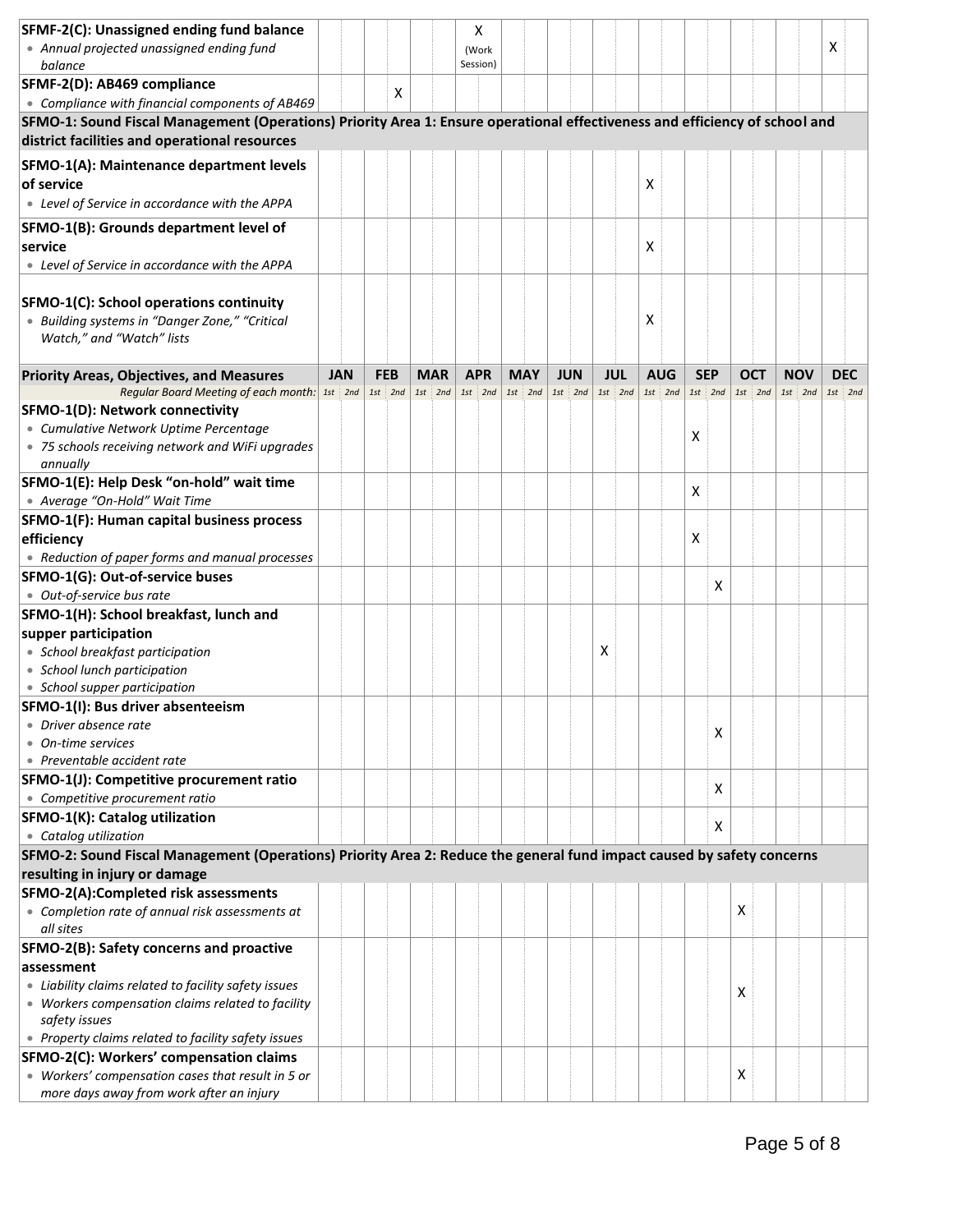| PCS-1: Parent and Community Support Priority Area 1: Leverage internal resources to help parents/guardians support student                                                                                                     |                |   |                |   |            |                               |   |            |              |                |                  |     |            |   |                |                |            |   |            |                  |            |
|--------------------------------------------------------------------------------------------------------------------------------------------------------------------------------------------------------------------------------|----------------|---|----------------|---|------------|-------------------------------|---|------------|--------------|----------------|------------------|-----|------------|---|----------------|----------------|------------|---|------------|------------------|------------|
| achievement and attendance                                                                                                                                                                                                     |                |   |                |   |            |                               |   |            |              |                |                  |     |            |   |                |                |            |   |            |                  |            |
| PCS-1(A): University of Family Learning                                                                                                                                                                                        |                |   |                |   |            |                               |   |            |              |                |                  |     |            |   |                |                |            |   |            |                  |            |
| Workshops                                                                                                                                                                                                                      |                |   |                |   |            |                               |   |            |              |                |                  |     |            |   |                |                |            |   |            |                  |            |
| • Evening events (per year) through the mobile<br>University of Family Learning "On the Go"                                                                                                                                    |                |   |                |   |            |                               |   |            |              |                |                  |     |            |   |                |                |            |   |            |                  |            |
| • Participants per month at the evening University                                                                                                                                                                             |                |   |                |   |            |                               |   |            |              |                |                  |     |            |   |                |                |            |   |            |                  |            |
| of Family Learning "On the Go"<br>• Saturday mini-conferences held each year,                                                                                                                                                  |                |   |                |   |            |                               |   |            |              |                |                  |     |            |   |                |                |            |   |            |                  |            |
| serving at least 800 parents a year total<br>• Parents annually provided with University of                                                                                                                                    |                |   |                |   |            |                               |   |            |              |                |                  |     |            |   |                |                |            |   |            |                  |            |
| Family Learning Attendance Matters classes                                                                                                                                                                                     |                |   |                |   |            |                               |   |            |              |                |                  |     |            | X |                |                |            |   |            |                  |            |
| • Local employers engaged in a partnership to<br>provide on-site training to employees on<br>monitoring their child's Infinite Campus                                                                                          |                |   |                |   |            |                               |   |            |              |                |                  |     |            |   |                |                |            |   |            |                  |            |
| (attendance, grades, and discipline) and on<br>other services provided by the District                                                                                                                                         |                |   |                |   |            |                               |   |            |              |                |                  |     |            |   |                |                |            |   |            |                  |            |
| • Parents engaged in training in employee dining<br>rooms and trainings at their place of                                                                                                                                      |                |   |                |   |            |                               |   |            |              |                |                  |     |            |   |                |                |            |   |            |                  |            |
| employment                                                                                                                                                                                                                     |                |   |                |   |            |                               |   |            |              |                |                  |     |            |   |                |                |            |   |            |                  |            |
| <b>Priority Areas, Objectives, and Measures</b>                                                                                                                                                                                | <b>JAN</b>     |   | <b>FEB</b>     |   | <b>MAR</b> | <b>APR</b>                    |   | <b>MAY</b> | <b>JUN</b>   |                | <b>JUL</b>       |     | <b>AUG</b> |   | <b>SEP</b>     |                | <b>OCT</b> |   | <b>NOV</b> |                  | <b>DEC</b> |
| Regular Board Meeting of each month:   1st   2nd   1st   2nd   1st   2nd   1st   2nd   1st   2nd   1st   2nd   1st   2nd   1st   2nd   1st   2nd   1st   2nd   1st   2nd   1st   2nd   1st   2nd   1st   2nd   1st   2nd   1st |                |   |                |   |            |                               |   |            |              |                |                  |     |            |   |                |                |            |   |            |                  |            |
| PCS-1(B): Family Engagement training                                                                                                                                                                                           |                |   |                |   |            |                               |   |            |              |                |                  |     |            |   |                |                |            |   |            |                  |            |
| • Schools receiving professional development on<br><b>NEPF Family Engagement standards</b>                                                                                                                                     |                |   |                |   |            |                               |   |            |              |                |                  |     |            | X |                |                |            |   |            |                  |            |
| PCS-2: Parent and Community Support Priority Area 2: Secure strategic external resources and community partners                                                                                                                |                |   |                |   |            |                               |   |            |              |                |                  |     |            |   |                |                |            |   |            |                  |            |
|                                                                                                                                                                                                                                |                |   |                |   |            |                               |   |            |              |                |                  |     |            |   |                |                |            |   |            |                  |            |
|                                                                                                                                                                                                                                |                |   |                |   |            |                               |   |            |              |                |                  |     |            |   |                |                |            |   |            |                  |            |
| PCS-2(A): External partnerships                                                                                                                                                                                                |                |   |                |   |            |                               |   |            |              |                |                  |     |            |   |                |                |            |   |            |                  |            |
| • New community mentors trained to support<br>students                                                                                                                                                                         |                |   |                |   |            |                               |   |            |              |                |                  |     |            |   |                |                |            |   |            |                  |            |
| • Schools adopted by partners and aligned with                                                                                                                                                                                 |                |   |                |   |            |                               |   |            |              |                |                  |     |            | x |                |                |            |   |            |                  |            |
| strategic plan                                                                                                                                                                                                                 |                |   |                |   |            |                               |   |            |              |                |                  |     |            |   |                |                |            |   |            |                  |            |
| • Schools trained to improve customer service                                                                                                                                                                                  |                |   |                |   |            |                               |   |            |              |                |                  |     |            |   |                |                |            |   |            |                  |            |
| • New major community partnerships to support<br>the strategic plan                                                                                                                                                            |                |   |                |   |            |                               |   |            |              |                |                  |     |            |   |                |                |            |   |            |                  |            |
| PCS-3: Parent and Community Support Priority Area 3: Improve trust in and perception of the Clark County School District                                                                                                       |                |   |                |   |            |                               |   |            |              |                |                  |     |            |   |                |                |            |   |            |                  |            |
| PCS-3(A): Messaging and support of schools                                                                                                                                                                                     |                |   |                |   |            |                               |   |            |              |                |                  |     |            |   |                |                |            |   |            |                  |            |
| • Schools with an effective school marketing plan                                                                                                                                                                              |                |   |                |   |            |                               |   |            |              |                |                  |     |            | X |                |                |            |   |            |                  |            |
| PCS-3(B): Strategic media partnerships                                                                                                                                                                                         |                |   |                |   |            |                               |   |            |              |                |                  |     |            |   |                |                |            |   |            |                  |            |
| • Positive news stories each year                                                                                                                                                                                              |                |   |                |   |            |                               |   |            |              |                |                  |     |            | X |                |                |            |   |            |                  |            |
| PCS-3(C): National media presence                                                                                                                                                                                              |                |   |                |   |            |                               |   |            |              |                |                  |     |            |   |                |                |            |   |            |                  |            |
| • News stories and articles in national                                                                                                                                                                                        |                |   |                |   |            |                               |   |            |              |                |                  |     |            | X |                |                |            |   |            |                  |            |
| publications each year                                                                                                                                                                                                         |                |   |                |   |            |                               |   |            |              |                |                  |     |            |   |                |                |            |   |            |                  |            |
| PCS-3(D): Social media engagement                                                                                                                                                                                              |                |   |                |   |            |                               |   |            |              |                |                  |     |            |   |                |                |            |   |            |                  |            |
| • Social media followers                                                                                                                                                                                                       |                |   |                |   |            |                               |   |            |              |                |                  |     |            | X |                |                |            |   |            |                  |            |
| PCS-3(E): Perception of the District                                                                                                                                                                                           |                |   |                |   |            |                               |   |            |              |                |                  |     |            |   |                |                |            |   |            |                  |            |
| • Parent respondents indicating "agree" or                                                                                                                                                                                     |                |   |                |   |            |                               |   |            |              |                |                  |     |            |   |                |                |            |   |            |                  |            |
| "strongly agree" on the districtwide survey item                                                                                                                                                                               |                |   |                |   |            |                               |   |            |              |                |                  |     |            |   |                |                |            |   |            |                  |            |
| stating, "The Clark County School District is                                                                                                                                                                                  |                |   |                |   |            |                               |   |            |              |                |                  |     |            |   |                |                |            |   |            |                  |            |
| transparent and open about how it operates."                                                                                                                                                                                   |                |   |                |   |            |                               | х |            |              |                |                  |     |            |   |                |                |            |   |            |                  |            |
| • Staff respondents indicating "agree" or                                                                                                                                                                                      |                |   |                |   |            |                               |   |            |              |                |                  |     |            |   |                |                |            |   |            |                  |            |
| "strongly agree" on the districtwide survey item                                                                                                                                                                               |                |   |                |   |            |                               |   |            |              |                |                  |     |            |   |                |                |            |   |            |                  |            |
| stating, "The Clark County School District is                                                                                                                                                                                  |                |   |                |   |            |                               |   |            |              |                |                  |     |            |   |                |                |            |   |            |                  |            |
| transparent and open about how it operates."                                                                                                                                                                                   |                |   |                |   |            |                               |   |            |              |                |                  |     |            |   |                |                |            |   |            |                  |            |
| Number of Objectives presented at each regular meeting<br>of the Board of School Trustees:                                                                                                                                     | $\overline{3}$ | 0 | $\overline{2}$ | 3 | 0<br>4     | $\ensuremath{\mathnormal{1}}$ | 3 | 0          | $\mathbf{1}$ | $\overline{4}$ | $\boldsymbol{4}$ | n/a | 5          | 8 | 7 <sup>1</sup> | $\overline{7}$ | 3          | 0 | 10         | $\boldsymbol{0}$ | $15 \ln/a$ |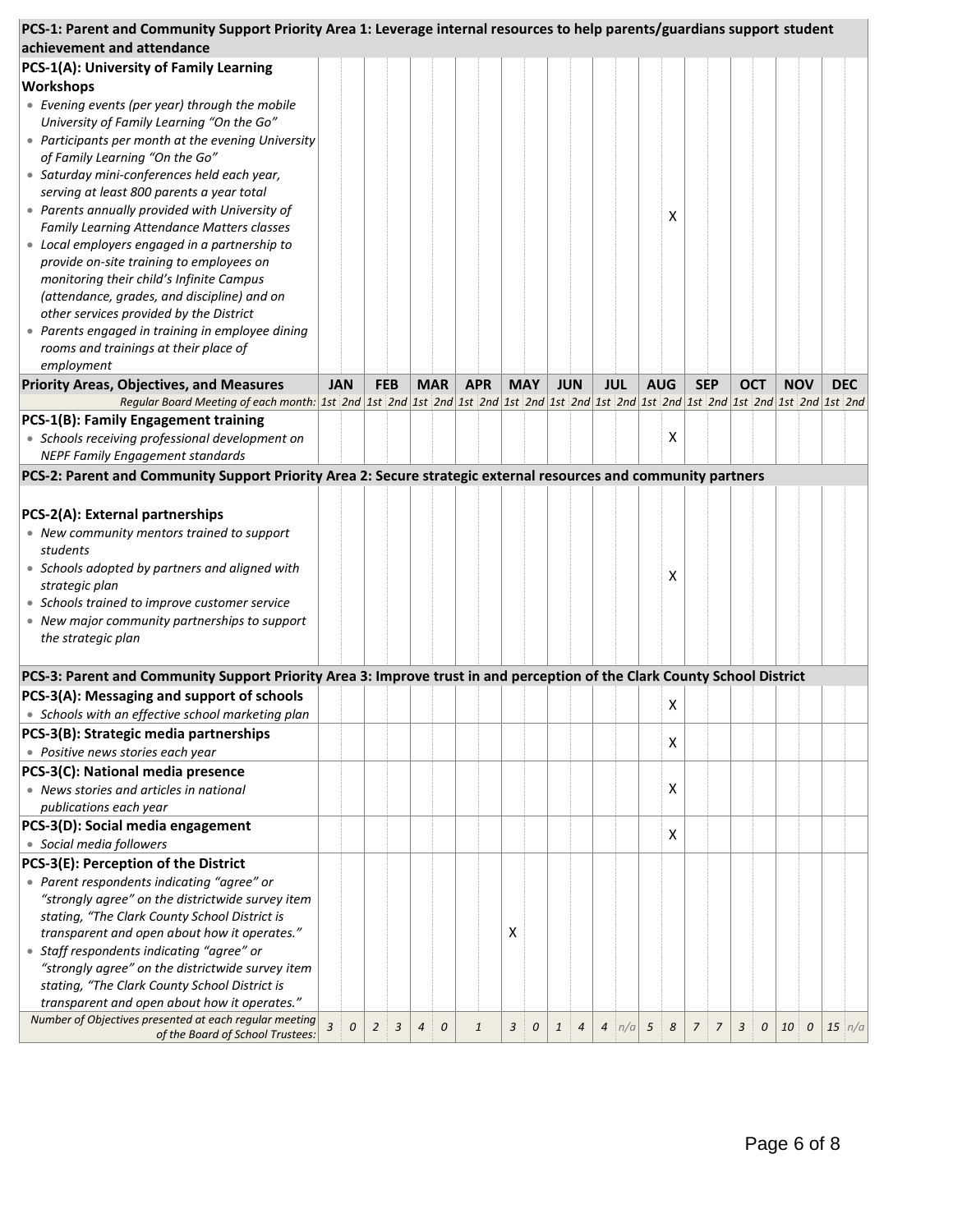(continued)

*Board of School Trustees* **CLARK COUNTY SCHOOL DISTRICT**

# **Board Report Frequency and Timeline**

Formal reports to the Board shall adhere to the following timelines and according to the dates specified in the Annual Monitoring Report included in this policy.

# **Strategic Plans Goals**

 One Board monitoring report shall be provided each year by January following the school year for which the data was collected. The report shall assess progress on each Strategic Plan goal. The report will be considered a formative report in all years except the final year of the plan, when it will be considered a summative report.

# **Other Long-term Plan goals**

This would include, at a minimum, reports added by agreement between the consensus of the Board and the Superintendent, and reports required by the state legislature and the State board of Education.

- The Equity and Accountability commitments and annual goals/target measures shall be included as an annual progress monitoring report.
- One formal monitoring report shall be provided each year by December following the school year for which the data were collected. The report shall assess progress on each long-term plan goal. The report will be considered a formative report in all years except the final year of the plan, when it will be considered a summative report. These long-term plan reports shall be presented together with the strategic plan reports annually.
- One formal summative progress monitoring report reflecting school performance on the Nevada School Performance Framework.

From time to time, the Board and/or Superintendent may initiate an additional report to the Board, as needed, to address an emerging issue, a change in plan, or a deeper tracking of something already being reported to the Board.